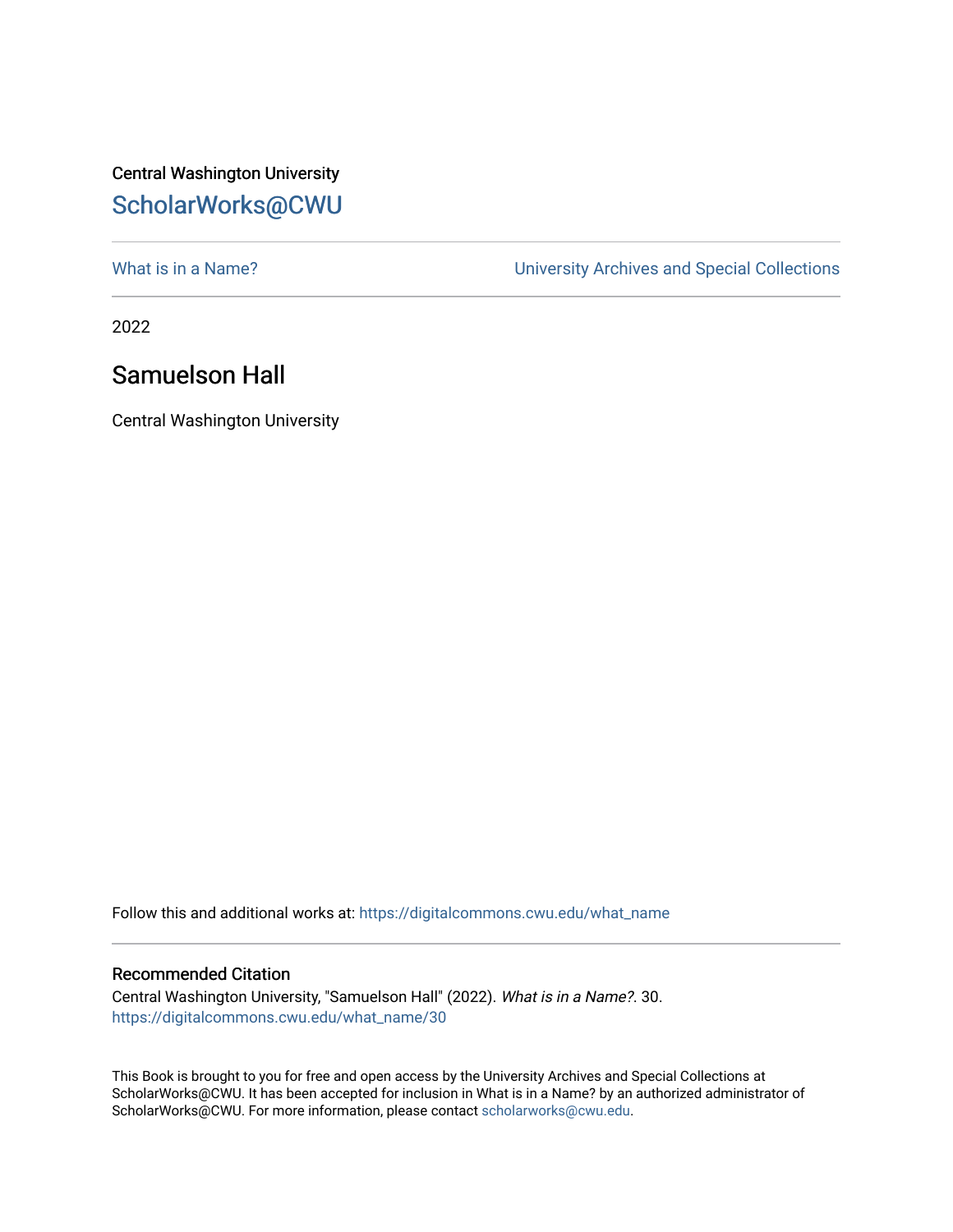What's in a Name? Samuelson Hall

Emil E. Samuelson (known as "Dr. Sam") saw a lot of changes during his tenure as a teacher and administrator at Central Washington University.

When he arrived on the campus in 1932, the school was known as the Washington State Normal School (WSNE), enrollment was about 350 students, the president of the United States was Herbert Hoover, and the Great Depression had just begun.

When he retired, in 1968, the school had grown into Central Washington State College (it would become CWU in 1977), enrollment was 6,174, Lyndon Johnson was in the White House, and the Vietnam War was in full swing.

Samuelson was born in 1898 in Port Wing, Wisconsin, and was one of the first two students to ever graduate from the local high school (in 1916). He attended the Superior State Normal School (now the University of Wisconsin-Superior), receiving his teaching credentials in 1918.

After a brief stint in the Student Army Training Corps during World War I, Samuelson returned to teaching and continuing his education, earning his PhD at the University of Wisconsin in Madison in 1932.

Shortly after earning his doctorate, he joined the WSNS staff as director of student personnel services and research, placement director, and chair of the Division of Education, Psychology, and Philosophy.

He continued as division chair until 1947, and also served as Dean of Men during World War II. From 1957 and 1965, he was Dean of Students, while also continuing to teach educational psychology classes.

Following his retirement in 1968, Samuelson was active in a variety of community organizations. He died in February 1985 at the age of 87 and is buried in the IOOF Cemetery in Ellensburg.

In addition to his name, nickname, and dates of birth and death, his grave marker contains the simple message, "Education is Light." He is interred next to his wife, Mary Elizabeth, who died in 1989.

In the mid-1960s, the Student Union Building was renamed the Samuelson Union Building in his honor. The building was originally constructed in 1926-28 to serve as a gymnasium. It was a two-story brick structure in the Neoclassical Revival Style with arched windows.